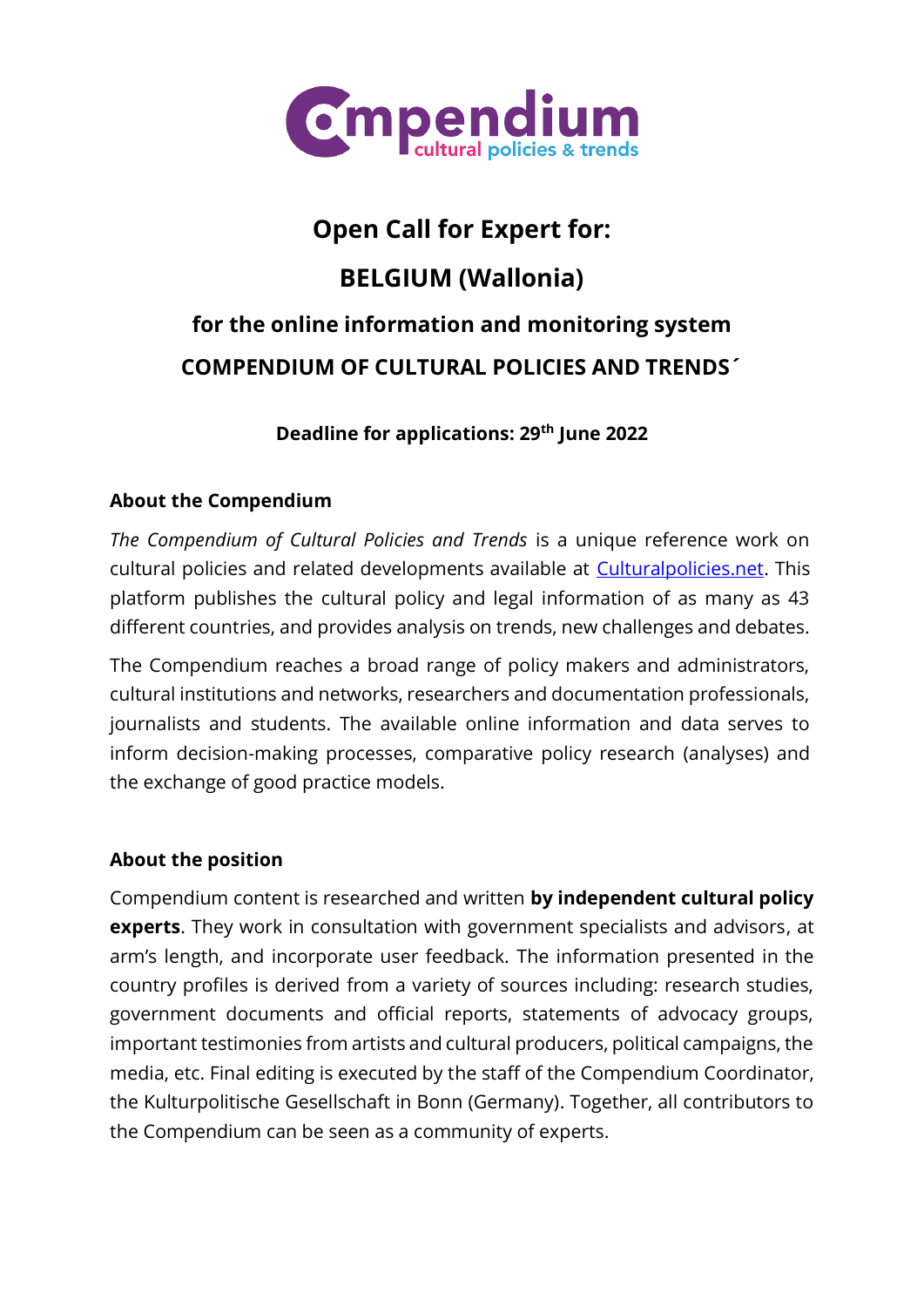# **Role and qualifications of the Expert**

Experts:

- are responsible for the content of the country profiles (in collaboration with the Compendium Coordinator)
- are in some cases supported in their tasks by Contributing Experts;
- will receive a fee for their work defined by the Compendium Experts Remuneration Matrix (This fee can be shared with Contributing Experts.)

# **Selection criteria include**

- a) A professional background and experience in cultural policy research. Priority will be given to experts who have been involved in this field at national and international level for at least 5 years.
- b) High proficiency in spoken and written English. [Experts must be able to actively follow and contribute to Compendium meetings and exchanges with other country experts]. The drafting of the country profile of Belgium (Wallonia) may be done in French.
- c) Availability to travel to short annual Meetings and willingness to engage in ad-hoc collective, methodological and content-related online Compendium work.
- d) Ability to prepare and regularly update analytical national profile information, including: inter alia cultural policy developments and their diverse interpretations in public life, the latest legal and financial data, good practices related to specific policy issues, trend analyses, etc. in written English according to the [Compendium methodological grid structure.](https://www.culturalpolicies.net/database/search-by-filter/)
- e) Confidence and ability to draw on a vast body of knowledge and a certain relation/reference to the specified country and its cultural policy actors (e.g. specialised public bodies such as statistical and research institutes and/or cultural policy administration).
- f) Strong editing and communication capacities. This includes the ability to speak the languages of governments / policy makers and academia as well as interact effectively with the Compendium Coordinator and other community members with their various cultural backgrounds. Priority will be given to experts that possess content strategy skills; who enjoy thinking as ´foreign correspondents´ and like to submit ideas for relevant current affairs contributions.